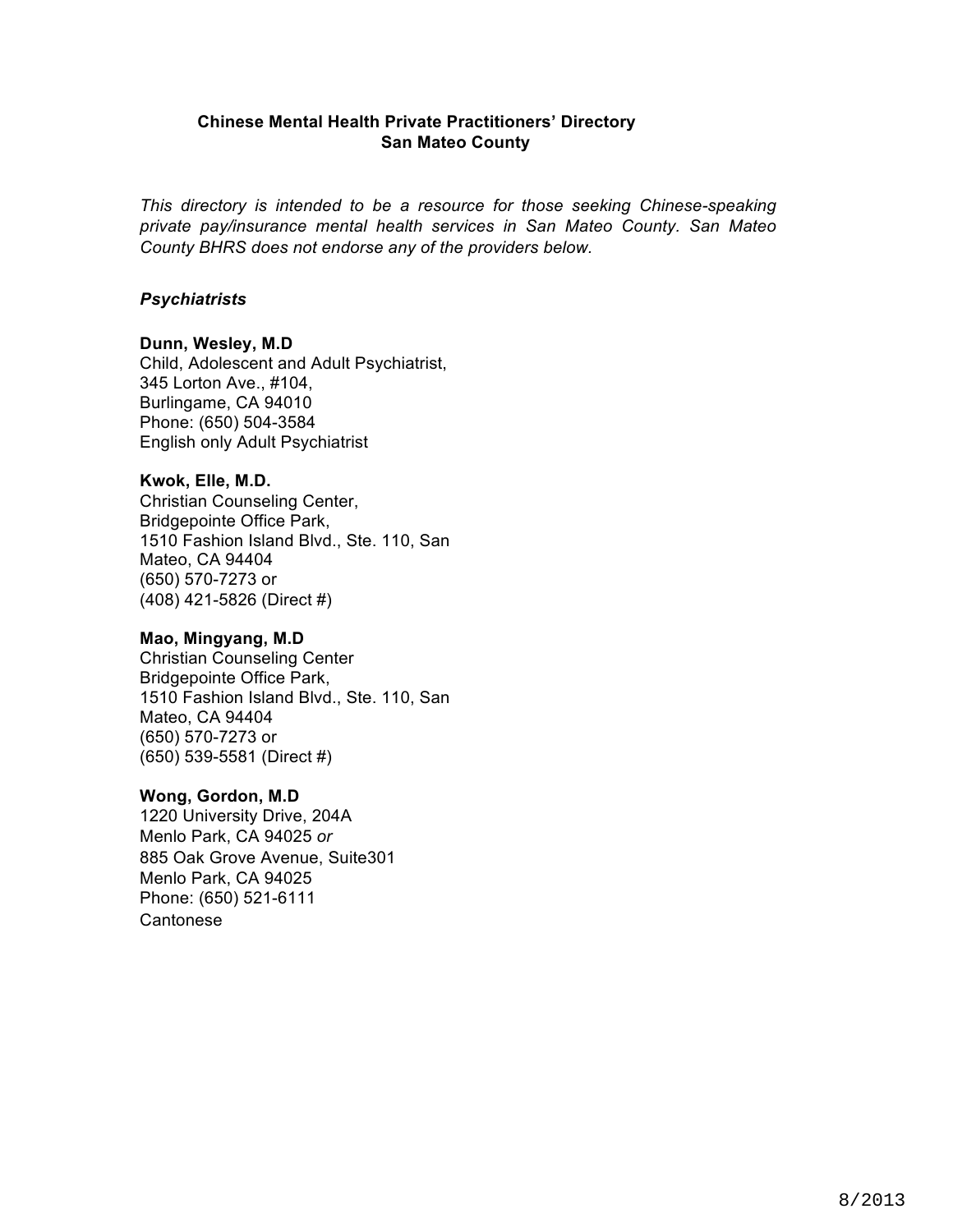## *Psychologists*

## **Boye, Adeline, Psy.D**

310 8th St Suite 201 Oakland, CA 94607 E-mail: adelineleo@sbcglobal.net Mandarin, Indonesian, Malaysian

### **Chang, Vickie, Ph.D**

1220 University Drive, Suite 102 Menlo Park, CA 94025 Phone: **(**650) 351-1305 Email: vickieychang@gmail.com

#### **Chou, Stephen, Ph.D**

510 Broadway, Suite 201 Millbrae CA 94030 Phone: 650-652-9174

### **Leung, Alex, Ph.D**

1838 El Camino Real, #201 Burlingame, CA 94010 Phone: (650) 692-6648 Email: draleung@sbcglobal.net

Cantonese, Mandarin

# **Long, Shirley Lin Sheue-Ping, Ed.D**

20395 Pacifica Dr. #107 Cupertino, CA 95014 Phone: (408)987-0999 Email: longlsp@aol.com Website: www.drshirleylong.com Mandarin & Taiwanese

#### **Wong, Carol, Ph.D.**

415 North San Mateo Drive, Suite 3 San Mateo, CA 94401 Phone: (650) 646-0055 Fax: (650) 558-8846 Email: drcarolwong@yahoo.com Cantonese & Some Mandarin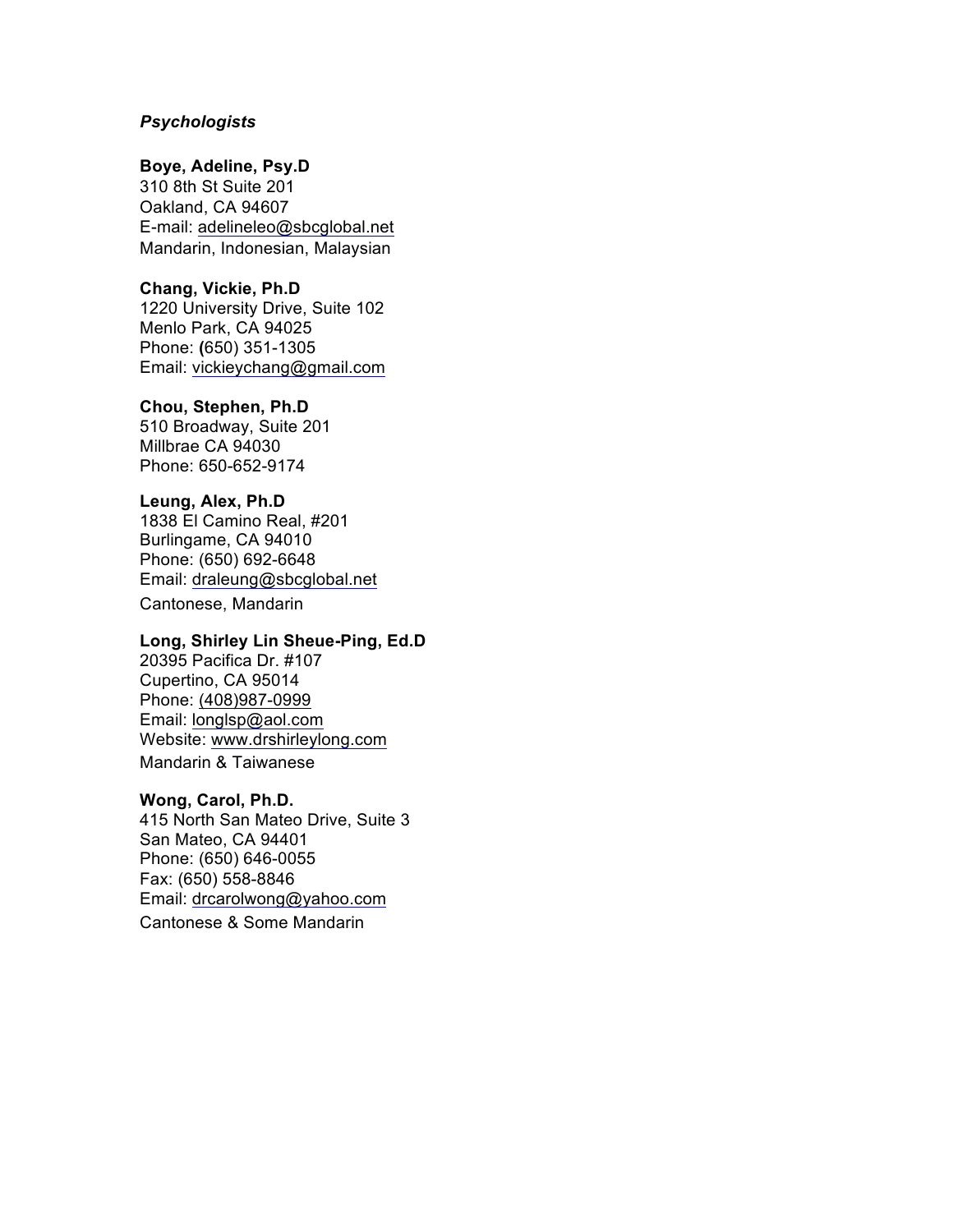### *Marriage Family Therapists or Social Workers (LMFT or LCSW)*

### **Chen, Samantha, LMFT**

340 Lorton Ave, #205, Burlingame, CA 94010 Phone: 650-815-1168 Email: samantha@mindfulspirit.us Website: www.mindfulspirit.us Mandarin & Taiwanese

### **Hui, Noreen, LMFT**

39 North San Mateo Dr., Ste. #5, San Mateo CA 94401 Phone: (650) 351-1055 FAX: (650) 351-1058 Email: noreenhui@yahoo.com **Cantonese** 

# **Lam, Yat Ling, LMFT (Male)**

1885 The Alameda, Suite 202 San Jose, CA 95126 Phone: (408) 493-0368 Cantonese & Mandarin

### **Lee, Susan, LCSW**

1838 El Camino Real, Ste. #201, Burlingame, CA 94010 Phone: (650) 307-7338 Email: susan\_k\_lee@yahoo.com Cantonese, Mandarin & Toishanese

### **Lin, Hui Chuan, LMFT (Female)**

748 Mercy St. Mountain View, CA 94041 Phone: 650-515-3491 Email: ruthlmft@gmail.com Mandarin

## **Peng, Peiying, LMFT**

415 Cambridge Ave., Ste #23, Palo Alto, CA 94306 Email: peiying@siliconvalleymft.com Phone: (650) 450-7726 Mandarin & Shanghaiese